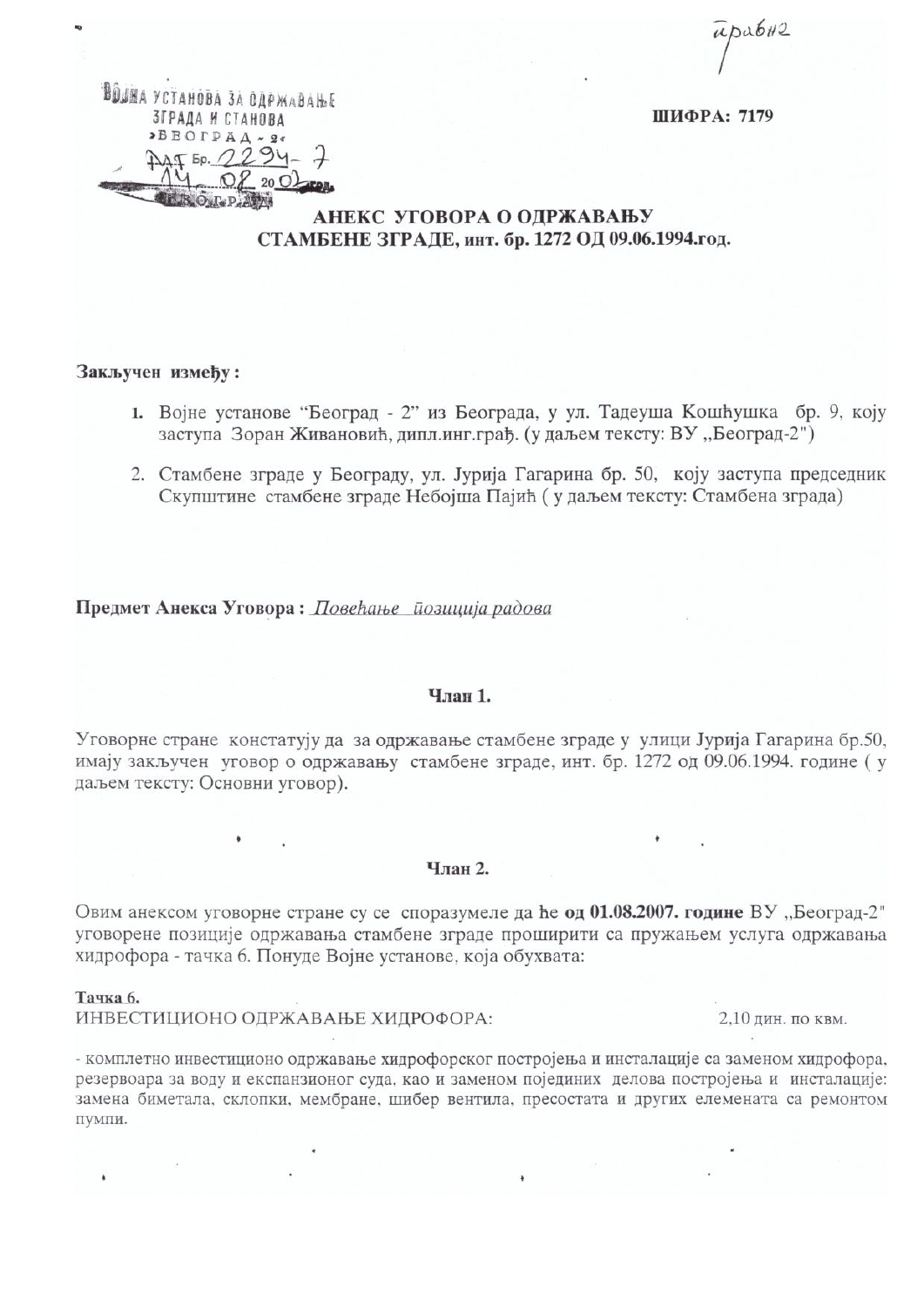Посебни услови за ову тачку:

- радови из ове тачке обављају се у времену од 6,30 до 22,30 часова;

- радови на поправци отпочињу најкасније 24 часа након пријаве квара, а завршавају се најкасније у року од 7 дана.

### Члан 3.

Анекс уговора ступа на снагу 01.08.2007. године.

# Члан 4.

Саставни део овог уговора је записник о о стању стамбене зграде, инт.бр. 2294-2 од 19.07.2007. године.

Остале одредбе основног уговора које нису измењене овим анексом остају и даље на снази.

# Члан 5.

Анекс уговора сачињен је у 5 истоветних примерка од којих су 4 примерка за Војну установу, а један примерак за Скупштину стамбене зграде.

TI/TI

ЗА СТАМБЕНУ ЗГРАДУ: Председник скупштине зграде

ебојша Пајић

ЗА ВОЈНУ УСТАНОВУ: ДИРЕКТОР: Зоран Живановић, дипл.инж.грађ.